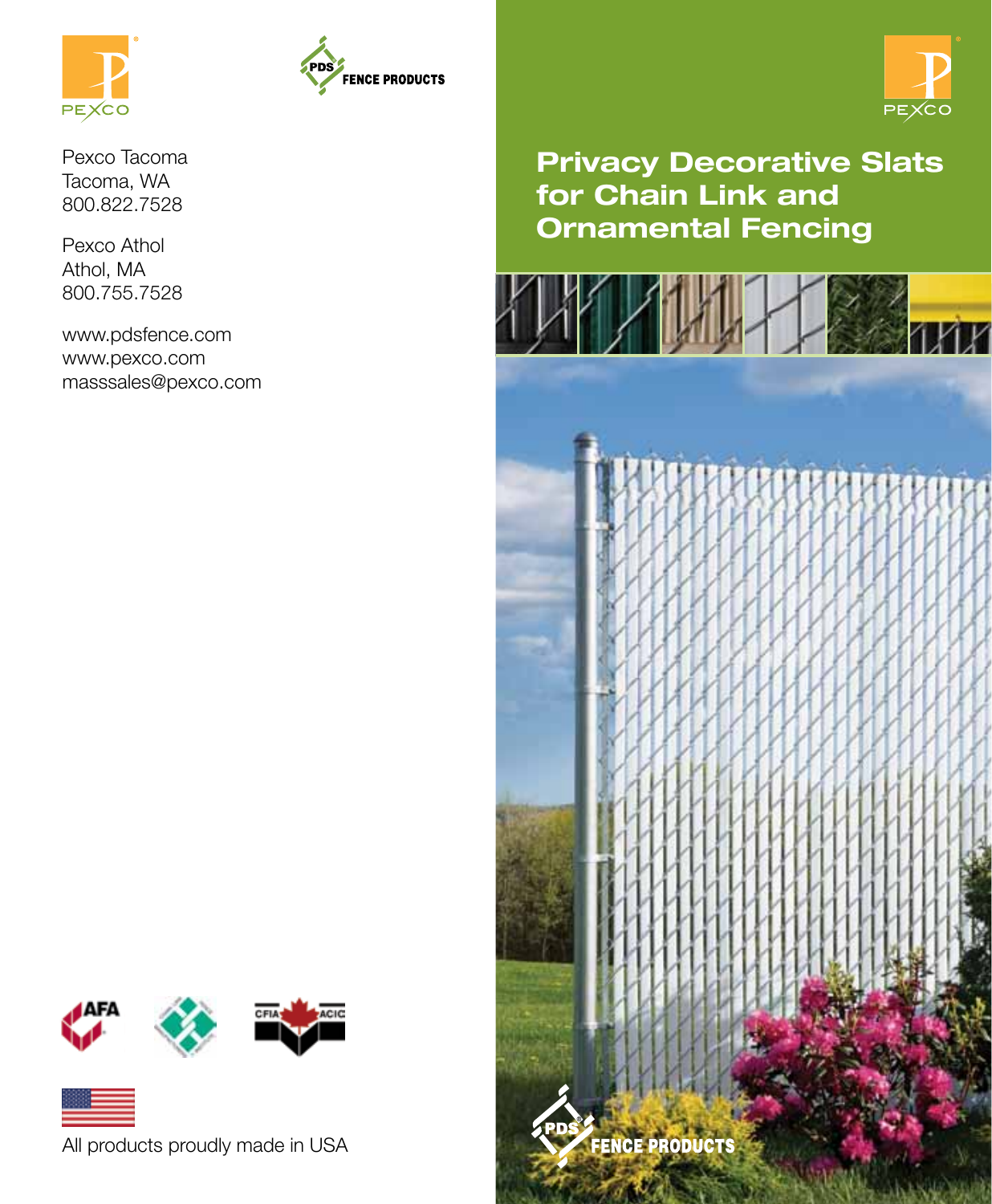### Privacy Decorative Slats (PDS®) for Chain Link and Ornamental Fencing

For over 30 years, Pexco PDS® HDPE Fence Products has been the largest manufacturer of chain link and ornamental fence enhancement products, marketed under the PDS® brand name. Produced in our west and east coast manufacturing facilities, PDS® Fence Products are available through most fence distributors in the U.S. and Canada.

#### **Materials**

Most of our fence products are extruded from High Density Polyethylene (HDPE), color pigments and ultra violet (UV) inhibitors, specifically designed to retard the harmful effects of the sun and lengthen the life of the product.

#### **Durability**

Our fence products are resistant to: severe weather conditions, salt water, sand, road dirt, most acids, alcohol, alkaline, ammonia, petroleum distillates and common environmental pollutants.

#### **Maintenance**

Pressure cleaning of surface contaminants is quickly accomplished with plain water.

#### Wind Load Disclaimer

Pexco will not be responsible for fence damage resulting from wind load conditions due to insufficient structural support.

#### Limited Warranty

Pexco PDS® Fence Products carry an extensive, pro-rata warranty against breakage under normal conditions. See each product page for years of coverage or write Pexco for full warranty information.

#### Standard Colors\*



\*Exact representation of slat colors in printing is difficult. Please refer to actual color samples for final matching.

#### Patents

Covered by one or more of the following U.S. patents: 5,165,664 / 5,184,801 / 5,234,199 / 5,584,468, RE35, 208 / 5,687,957 / 5,806,839 / 6,068,243 / 7,207,551 Covered by one or more of the following Canadian patents: 2,161,852 / 2,186,986 / 2,208,822 / 2,508,189.

#### Made in the USA



## Bottom Lock



Bottom Lock utilizes our patented bottom locking channel system providing a "snap-in" locking effect for security and deters vandalism at an affordable price.

#### **Design**

Bottom-lock slats are flat and tubular in shape, with reinforced "legs" inside for extra durability.

#### Installation Instructions

**Step 1** Insert locking channel horizontally in first full diamond at bottom of fence with open side facing up.

**Step 2** Insert vertical slats with beveled/notched end downward. Slat engages and interlocks with bottom rail.

**Step 3** Push the vertical slat into the horizontal channel to lock in place.

#### Standard Heights

4, 5, 6, 7, 8, 10 and 12 feet. Special heights available upon request.

Wind Load and Privacy Factor Approximately 75%.

#### **Slat Length**

3½" shorter than overall height of fence.

Bottom-Locking Channel 10 feet provided in each bag.

| Slat<br>Type      | Slat<br>Width          | Mesh<br>Size                         | Wire<br>Gauge    | <b>Slats</b><br>Per Bag |
|-------------------|------------------------|--------------------------------------|------------------|-------------------------|
| Bottom Lock 2"    | $1^3/32''$             | つ゠                                   | 8, 9 or 11       | 82                      |
| Bottom Lock 21/4" | $1\frac{1}{4}$ "       | $2\frac{1}{4}$ " or $2\frac{3}{8}$ " | 111/2" or 121/2" | 78                      |
| Bottom Lock 1%"   | $^{7}/\mathrm{a}^{11}$ | 13/4"                                | 8.9 or 11        | 97                      |
|                   | $^{7}/8"$              | つ"                                   |                  | 97                      |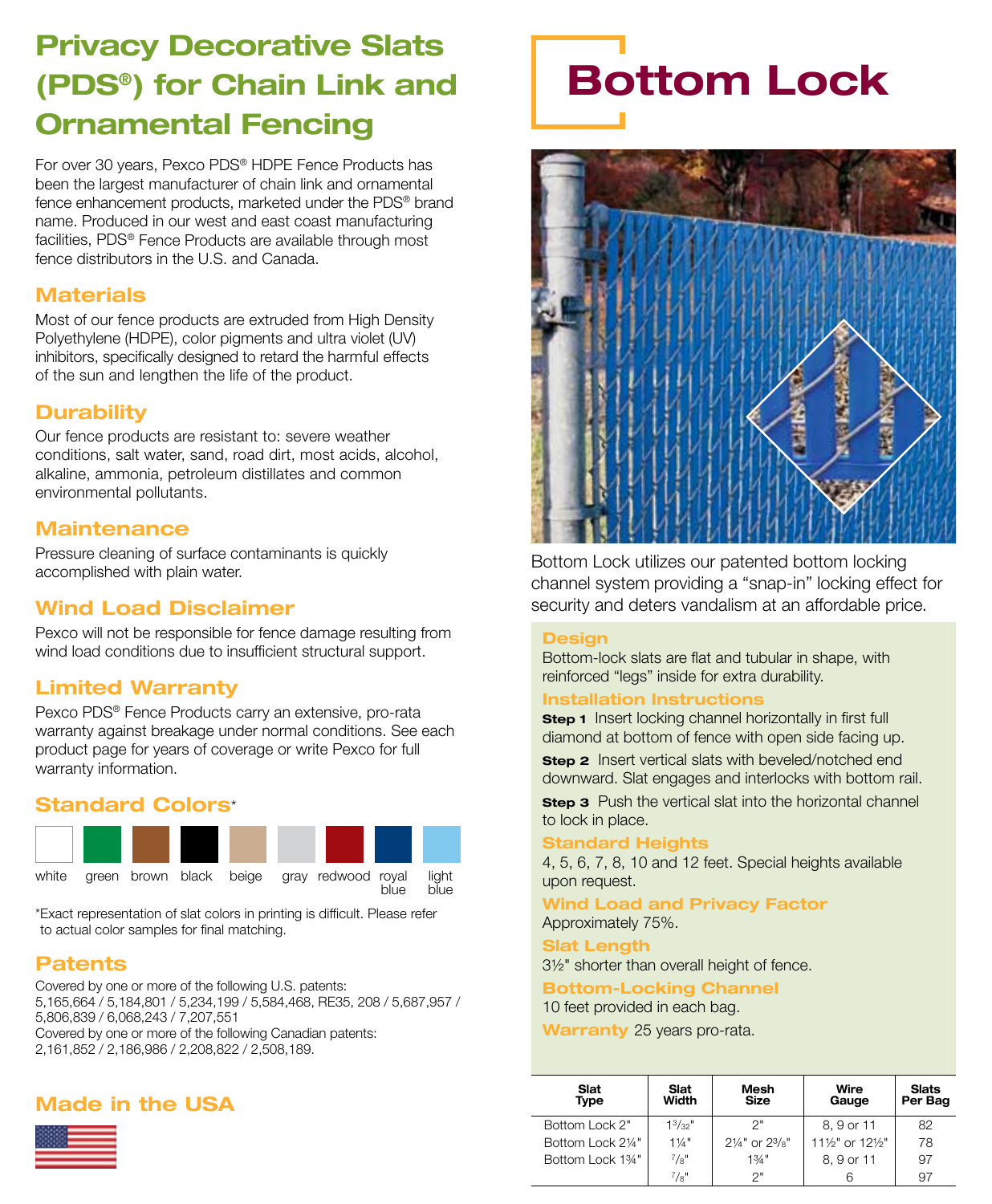



Top Lock utilizes a top-locking mechanism located near the top of the slats for easy installation and to ensure a clean, straight edge, enhancing its appearance.

#### **Design**

Top-Locking Slats are flat and tubular in shape, with circular, notched-out holes located near the top of the slat.

#### Installation Instructions

**Step 1** No need to kneel, simply insert the slats vertically from top to bottom, keeping the locking holes on top.

**Step 2** Thread the flexible locking channel horizontally through the notched holes in the slats. These holes are elliptical to ensure they always stay open for fast and easy threading.

**Step 3** For extra security, insert a pop-rivet through locking channel and one slat.

#### **Standard Heights**

4, 5, 6, 7, 8, 10 & 12 feet. Special heights available upon request.

#### Wind Load and Privacy Factor Approximately 75%.

#### **Slat Length**

2" shorter than the overall height of fence.

#### Flexible, Top-Locking Channel

10 feet provided in each bag.

Warranty 25 years pro-rata.

| Slat<br>Type   | Slat<br>Width    | Mesh<br>Size                         | Wire<br>Gauge    | <b>Slats</b><br>Per Bag |
|----------------|------------------|--------------------------------------|------------------|-------------------------|
| Top Lock 2"    | $1^3/32$ "       | つ=                                   | 8.9 or 11        | 82                      |
| Top Lock 21/4" | $1\frac{1}{4}$ " | $2\frac{1}{4}$ " or $2\frac{3}{8}$ " | 111/2" or 121/2" | 78                      |
| Top Lock 1%"   | $^{7}/8"$        | 13/4"                                | 8, 9, or 11      | 97                      |
|                | $^{7}/8"$        | つ=                                   |                  | 97                      |

## Winged Slat®



With the proven quality and durability of our standard slats, plus unique "wings" for extra screening and security, the slats are self-locking – no channels are needed!

#### **Design**

Our patented Winged Slat has a rigid, flat-tubular body, with "legs" inside for extra support. Flexible and resilient wing portions are positioned on each side of the slat body. Serrations are added to the wings for easier installation and locking power.

#### Installation Instructions

Insert vertical slats with angle cut end downward. Winged portion interlocks with chain link knuckles.

#### **Standard Heights**

4, 5, 6, 7 and 8 feet. For heights exceeding 7 feet, (2) two half sizes (i.e. for 10 ft. fence use two 5 ft. slats) are recommended. This will help during installation and will not lessen privacy.

#### Wind Load and Privacy Factor

Approximately 90%. (Based on wire/mesh used – stretch tension)

#### Slat Length

2" shorter than the overall height of fence.

| Slat               | Slat             | Mesh | Wire       | <b>Slats</b> |
|--------------------|------------------|------|------------|--------------|
| Tvpe               | Width            | Size | Gauge      | Per Bag      |
| <b>Winged Slat</b> | $1\frac{1}{4}$ " | ∩⊪   | 9"<br>only | 82           |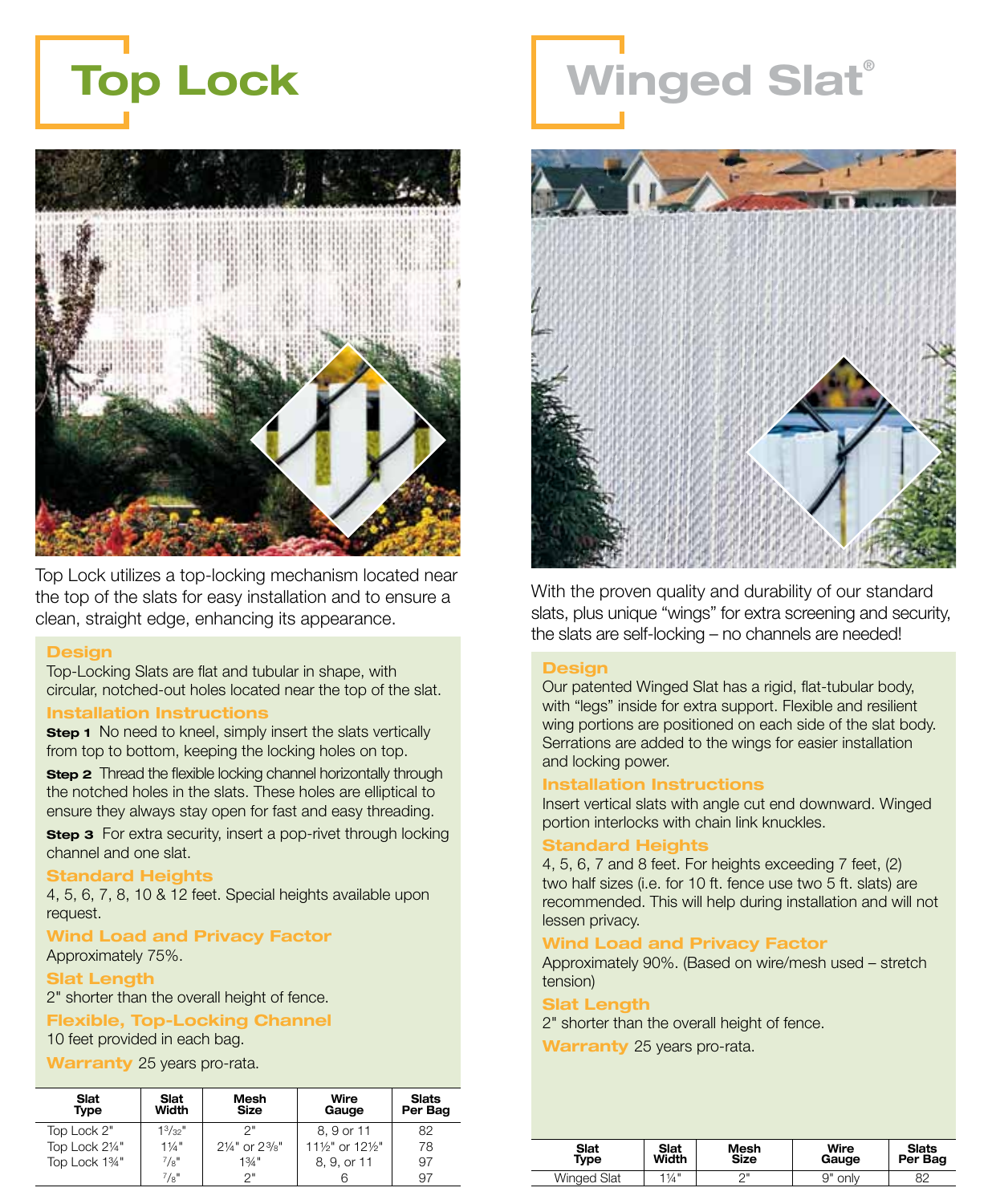



LiteLink is a single wall "M" shaped slat that gives visual screening and color enhancement at our most affordable price. It also uses our patented Bottom-Locking system.

#### **Design**

Compact and lightweight, LiteLink's unique shape enables the slat to self stack. It comes packaged in a box, making it easy to ship and efficient to store.

#### Installation Instructions

**Step 1** Insert locking channel horizontally in first full diamond at bottom of fence with open side facing up.

**Step 2** Insert vertical slats with interlocking tab downward. Slat engages and interlocks with bottom rail.

**Step 3** Push the vertical slat into the horizontal channel to lock in place.

#### Standard Heights

4, 5, 6, 7, 8, 10 and 12 feet. Special heights available upon request.

#### Wind Load and Privacy Factor Approximately 75%.

#### Slat Length

3½" shorter than overall height of fence.

#### Bottom-Locking Channel

10 feet provided in each bag.

Warranty 7 years pro-rata.

| Slat       | Slat             | Mesh               | Wire         | <b>Slats</b> |
|------------|------------------|--------------------|--------------|--------------|
| Type       | Width            | <b>Size</b>        | Gauge        | Per Box      |
| I itel ink | $1\frac{1}{4}$ " | 2", 21/4" or 23/8" | 11 or 111⁄2" | 82           |

### Industrial Pre-Woven



Industrial Pre-Woven is a uniquely styled slat that is mechanically inserted into the chain link wire during the weaving process. Once inserted, the wire is finished above and below the slat (either bow-knuckle or knuckle-over).

#### **Design**

Industrial pre-woven slats are flat and tubular in shape, with reinforced "legs" inside for extra durability.

#### Installation

Because this slat comes pre-inserted in the chain link fabric, just stretch the wire and tie it up. The result is a fully slatted fence with sight reduction.

#### **Standard Heights**

4, 5, 6, 7, 8,10 and 12 feet. Special heights available upon request.

Wind Load and Privacy Factor Approximately 75%.

#### Upon Special Request

Available in bags that cover 25 linear feet for hand installation jobs.

#### **Note**

Pexco is the manufacturer of the slats only. We do not weave the wire. For pre-woven products please contact your fence supplier or contact us for a supplier near you.

| Slat       | Slat  | Mesh                             | Wire  | <b>Slats</b>                 | Approx.               |
|------------|-------|----------------------------------|-------|------------------------------|-----------------------|
| Type       | Width | Size                             | Gauge | Per Crate                    | Coverage<br>Per Crate |
| Industrial |       | $2^{3}/8$ " 31/2" x 5"   9 or 10 |       | 2014<br>(106 pieces per bag) | 475 linear<br>feet    |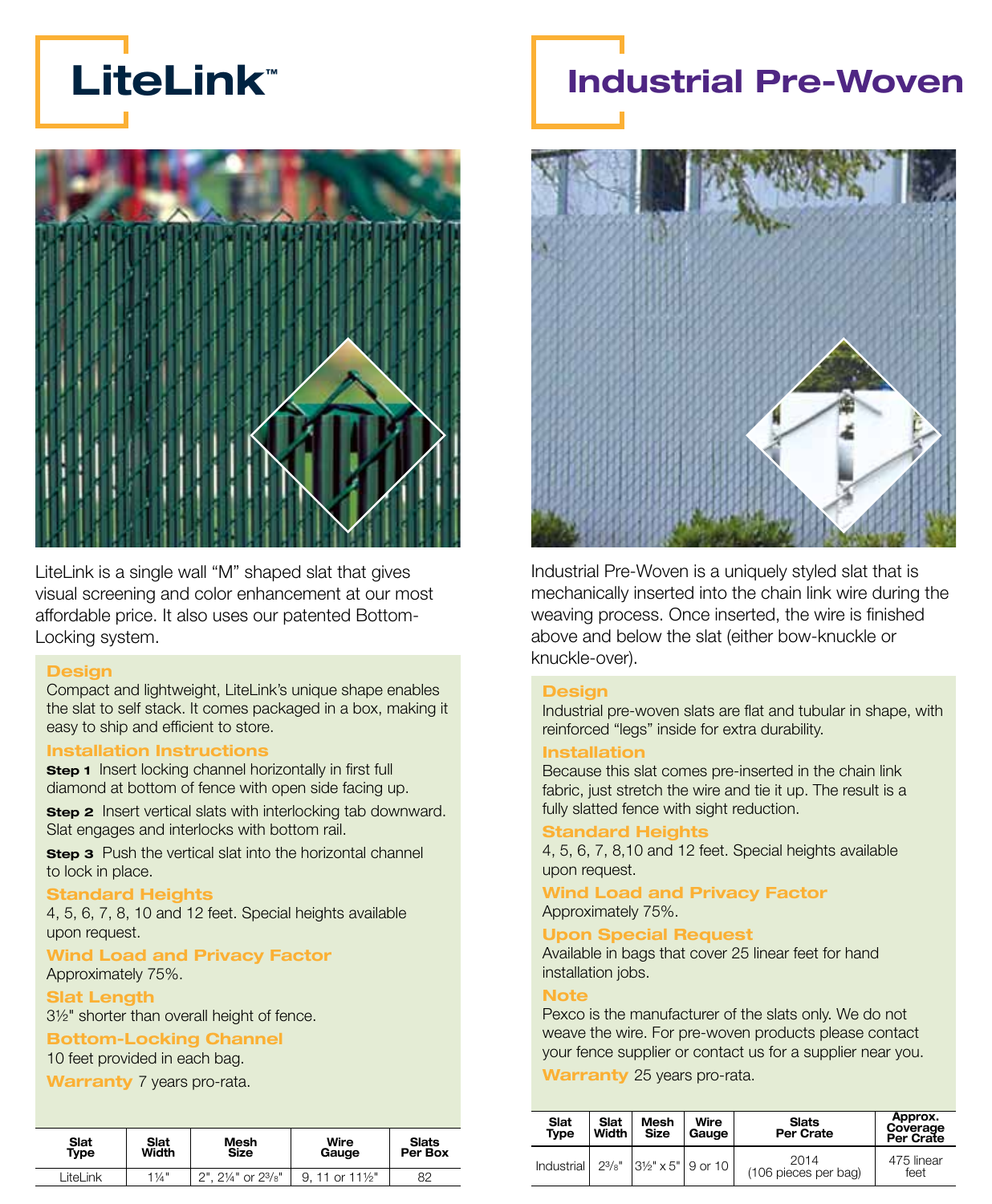### HedgeLink™



HedgeLink is a unique chain link fence enhancement, creating a natural hedge look that requires no maintenance.

#### **Design**

Core is made with 16-gauge, braided galvanized wire. Blue Spruce colored needles are made with 3-mil PVC.

#### Installation

Requires no locking device or tools and installs much like our Winged Slats® – installing vertically from top to bottom. Insert HedgeLink slats vertically top to bottom, with angle cut end downward, while revolving the slat clockwise with your fingers for easier installation.

#### Standard Heights

4, 5, 6, 7, 8 and 10 feet.

#### Fence Size

For most fence sizes. Not intended for use with minimesh wire.

#### Wind Load and Privacy Factor

Approximately 90%.

#### **Features**

UV stabilized to protect against the harmful rays of the sun. Flame retardant.

#### **Note**

Do not mix HedgeLink with any other manufacturer's inferior hedge product – color shades are different.

Warranty 10 years pro-rata.

| Slat<br>Type | Mesh<br>Size       | Wire<br>Gauge                | <b>Slats</b><br>Per Box | Approx.<br>Coverage<br>Per Box |
|--------------|--------------------|------------------------------|-------------------------|--------------------------------|
| HedaeLink    | 2", 21/4" or 23/8" | $19.11$ or $11\frac{1}{2}$ " | 82                      | 10 linear feet                 |

# **Safety Top Cap®**



Safety Top Cap™ serves two purposes. First, the unique design provides protection against bodily injury by covering the exposed knuckles or barbs on top of chain link fences. Second, it displays nicely as a decorative trim piece complementing any chain link fence system.

#### **Design**

Durable and flexible plastic in an open tubular shape.

#### Installation

Simply "snap" over the top of the fence and lock to the wire mesh with steel hog-rings (included) through the (3) three pre-drilled holes on each piece.

#### Multiple Uses

Primarily used in our safety yellow color for baseball outfields. This product is also growing in popularity at athletic fields, parks, playgrounds and recreational facilities throughout the country.

#### iecurity

Resists vandalism by using the hog-rings to permanently attach the Safety Top Cap to the fence.

#### Colors

Safety Top Cap colors include our standard slat colors and the 2 additional colors shown here.



| Cap<br>Height | Cap<br>Width | Cap<br>Length | <b>Contents</b><br>Per Bag | <b>Coverage Per Bag</b> |
|---------------|--------------|---------------|----------------------------|-------------------------|
| $5\%$ "       | $2^{3/4}$ "  | 8'            | 5 top caps<br>15 hog-rings | 40 linear feet          |